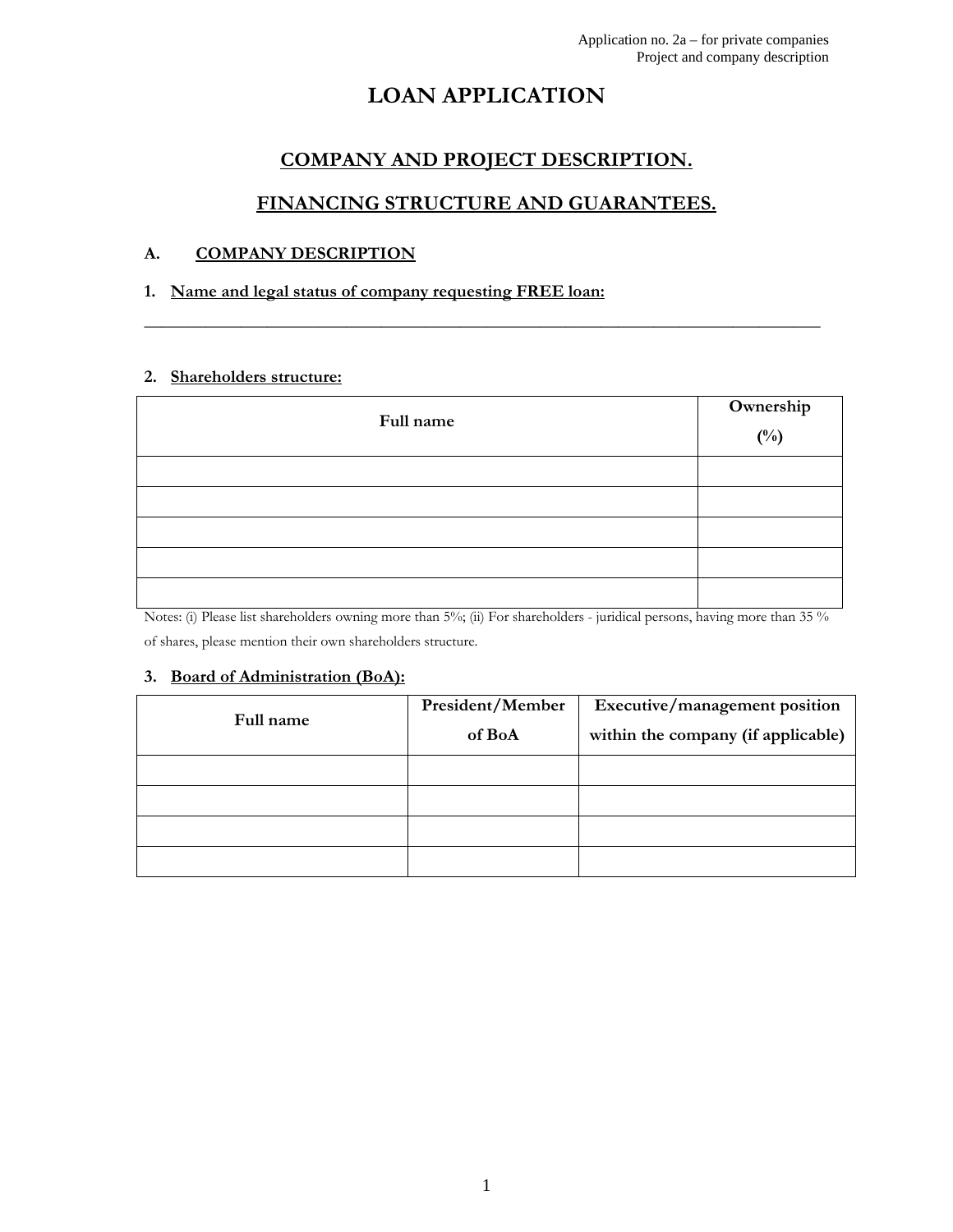### 4. Description of company's activities:

- 4.1. Evolution of company's activity during the last 3 years.
	- 4.1.1. Please, make a short description of company's evolution, including evolution/changes in products structure and / or services provided.
	- 4.1.2. Please, provide the structure of the annual turnover / net sales as follows:
		- I. On main products / services;
		- II. On export and domestic market.

Please indicate the total percentage of compensated products (barter) of total annual turnover/net sales if it is more than 10%.

4.1.3. What market opportunities have been analyzed/followed in the last 3 years? Please specify any aspect that had a major impact upon the company in the last 3 years.

#### 4.2. Current activity and the activity for the next 2-3 years.

- 4.2.1. Please describe the most important factors that influence the company's activity, currently and in the next 2-3 years.
- 4.2.2. What is the actual and future internal and external market position of the company, regarding its products / services, their quality, used technology, etc.?
- 4.2.3. What are the market opportunities of the company for today and for future?

#### 4.3. Market size. Market share. Competitors.

- 4.3.1. Please describe the company's market and company's market share: history, present and future estimates.
- 4.3.2. Please, describe the main competitors and their market shares and the company's competitive advantage compared to its competitors, taking into account the structure of turnover/net sales mentioned at 4.1.2.

#### 4.4. Please, mention all quality certificates owned by the company.

#### 5. Energy consumption:

| Energy                | Annual Consumption and unit | Annual Costs (RON) | Supplier |
|-----------------------|-----------------------------|--------------------|----------|
| Electricity           |                             |                    |          |
| <b>Thermal Energy</b> |                             |                    |          |
| <b>Natural Gas</b>    |                             |                    |          |
| Fuel (type)           |                             |                    |          |
| Solid Fuel (type)     |                             |                    |          |
| Others (type)         |                             |                    |          |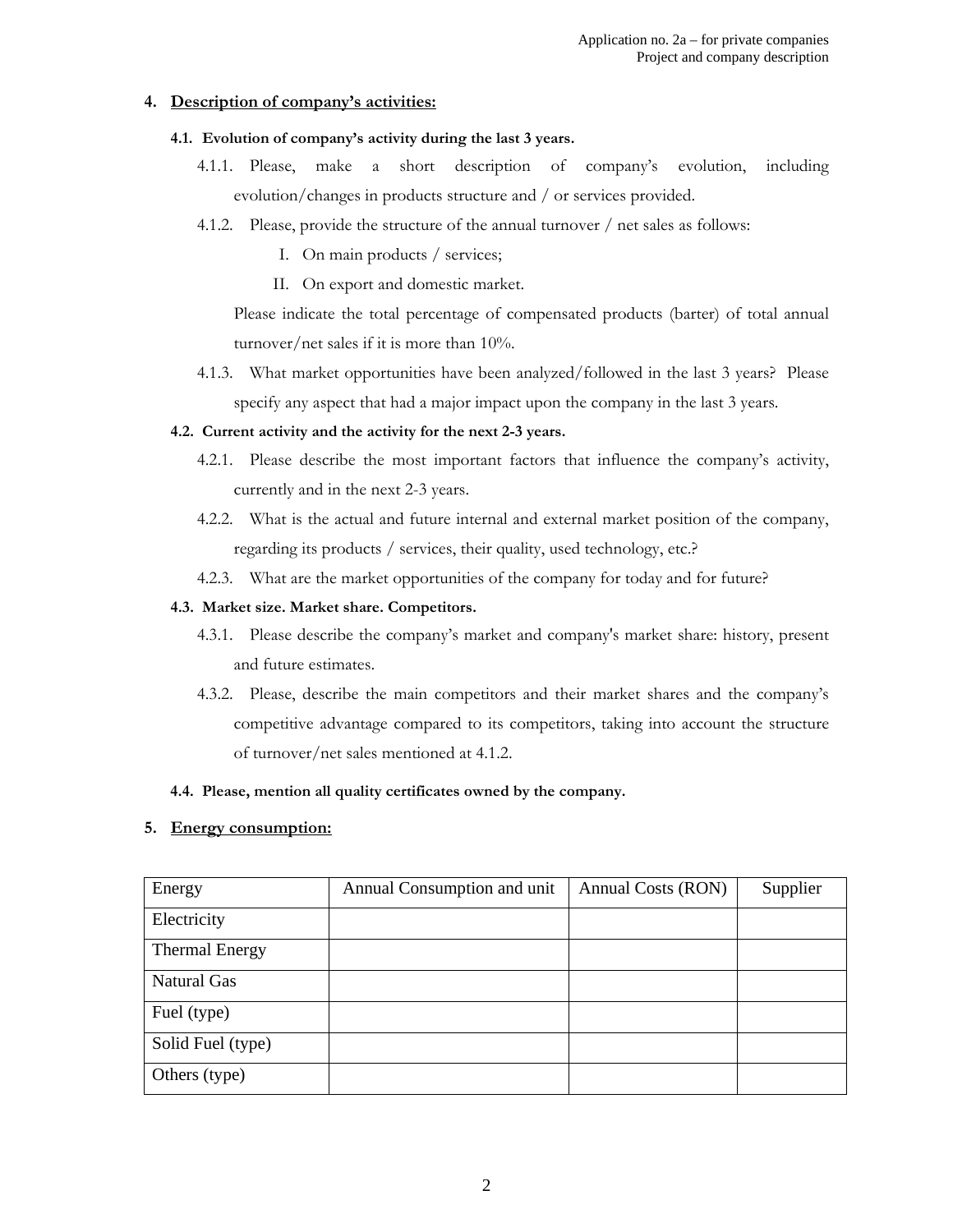The energy costs represent \_\_\_\_\_\_ % from the total production costs \_\_\_\_\_\_ % from the operational costs. Has it been performed and energy audit for the company? Please, provide details.

\_\_\_\_\_\_\_\_\_\_\_\_\_\_\_\_\_\_\_\_\_\_\_\_\_\_\_\_\_\_\_\_\_\_\_\_\_\_\_\_\_\_\_\_\_\_\_\_\_\_\_\_\_\_\_\_\_\_\_\_\_\_\_\_\_\_\_\_\_\_\_\_\_\_\_\_\_ \_\_\_\_\_\_\_\_\_\_\_\_\_\_\_\_\_\_\_\_\_\_\_\_\_\_\_\_\_\_\_\_\_\_\_\_\_\_\_\_\_\_\_\_\_\_\_\_\_\_\_\_\_\_\_\_\_\_\_\_\_\_\_\_\_\_\_\_\_\_\_\_\_\_\_\_\_ \_\_\_\_\_\_\_\_\_\_\_\_\_\_\_\_\_\_\_\_\_\_\_\_\_\_\_\_\_\_\_\_\_\_\_\_\_\_\_\_\_\_\_\_\_\_\_\_\_\_\_\_\_\_\_\_\_\_\_\_\_\_\_\_\_\_\_\_\_\_\_\_\_\_\_\_\_

#### 6. Financial information:

#### 6.1. Financial criteria

Please fill in the following financial information (in RON):

| <b>YEAR</b>         | 2004 | 2005 | 2006 |
|---------------------|------|------|------|
| Turnover/Net sales  |      |      |      |
| Of which, export    |      |      |      |
| Operational profit  |      |      |      |
| Financial profit    |      |      |      |
| Profit before taxes |      |      |      |
| Net profit          |      |      |      |

Note: For the current year (the year when the Loan Application is filled in), please provide the financial indicators from the above table for the number of months available.

#### 6.2. Clients and suppliers

Please list the significant clients and suppliers, respectively having minim 20% of total clients and total suppliers. Please provide any additional comments, if relevant.

#### 6.3. Debts to financial institutions (RON, USD, EURO):

| Lender | Total loan size | Maturity | Outstanding | Please list the guarantees |
|--------|-----------------|----------|-------------|----------------------------|
|        |                 | date     | $\tan *$ )  | provided for each loan     |
|        |                 |          |             |                            |
|        |                 |          |             |                            |
|        |                 |          |             |                            |
|        |                 |          |             |                            |
|        |                 |          |             |                            |

\*) At the date of filling in the Application Form 2a).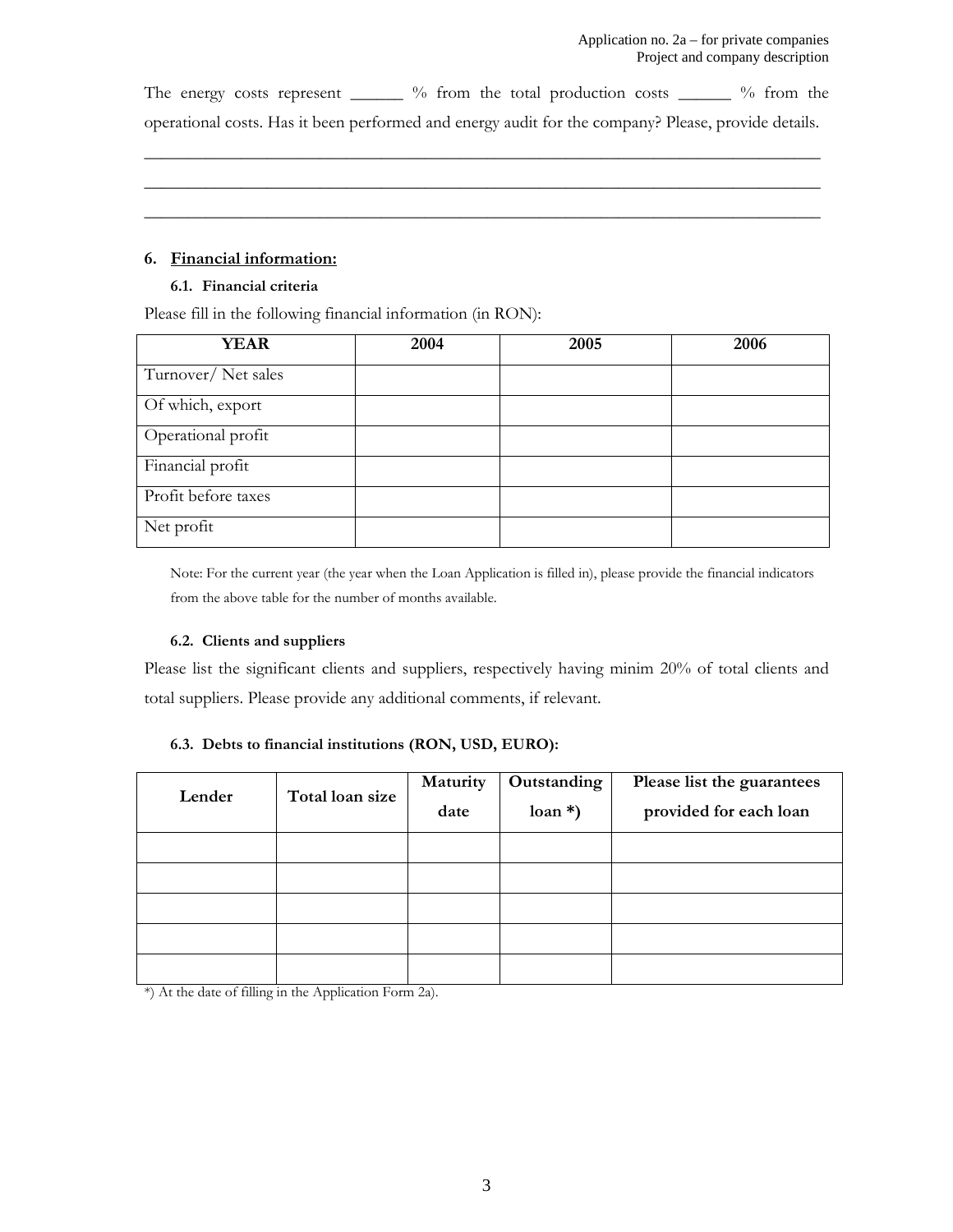#### 6.4. Leasing facilities:

Please indicate the total amount of leasing contracts, of which the amount outstanding (in USD), at the date of filling the Application Form 2a).

## 6.5. Overdue debts to the state budgets (in RON):

| Type of the debt/taxes | Overdue amounts | <b>Reasons for overdue amounts</b> |
|------------------------|-----------------|------------------------------------|
|                        |                 |                                    |
|                        |                 |                                    |
|                        |                 |                                    |
|                        |                 |                                    |

Note: In case the company has signed conventions for rescheduling of the state budgets, please provide indicate this fact.

### 6.6. Extraordinary activities

Are there any extraordinary activities that can influence the company's activity and its capacity to pay back the FREE loan? If yes, please, provide details.

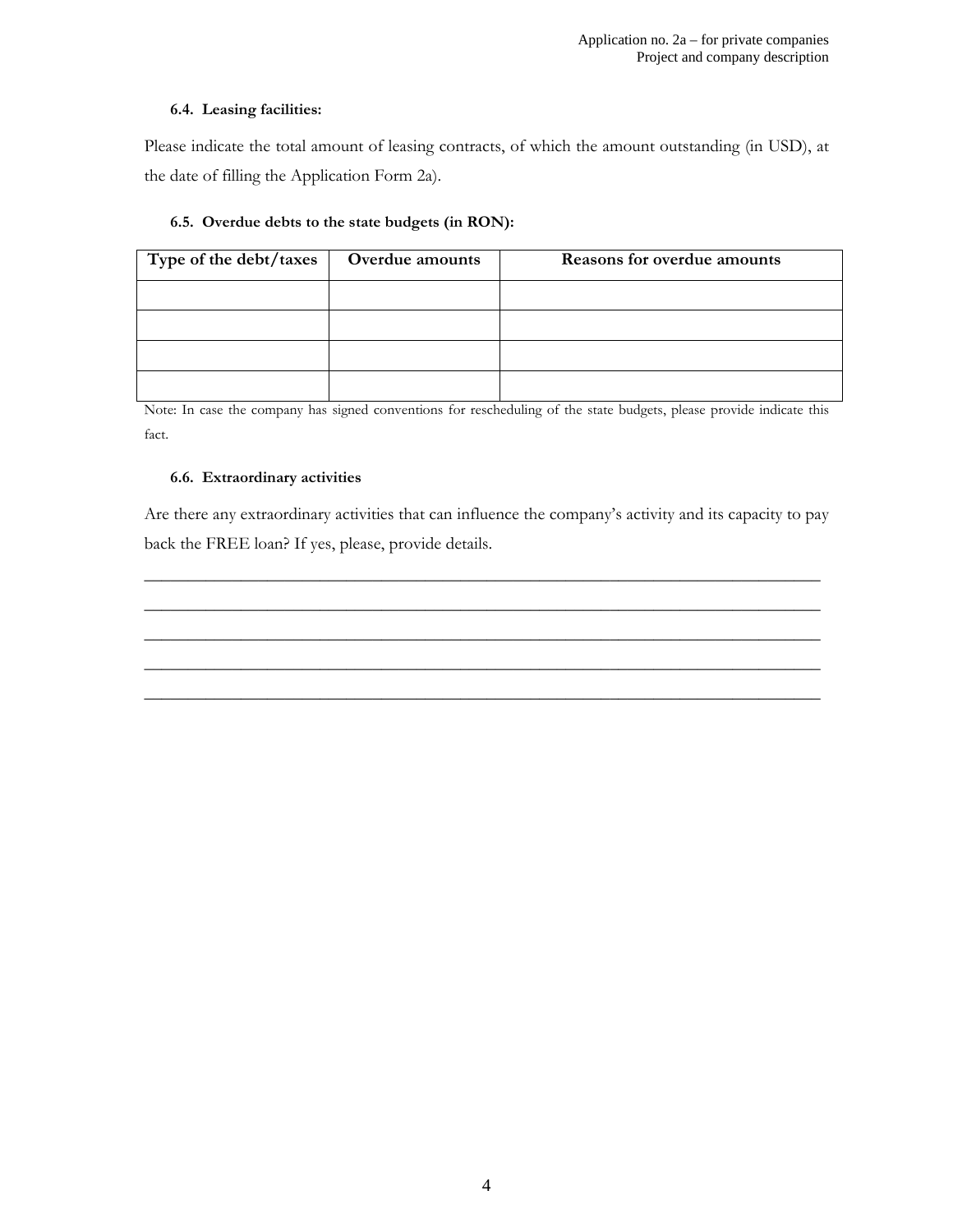# B. PROJECT DESCRIPTION

#### 1. Project description:

1.1. Please describe (maximum 3 pages) the project for which you request the FREE loan. Please, describe the advantages resulting from the project implementation and their impact on company's activity.

\_\_\_\_\_\_\_\_\_\_\_\_\_\_\_\_\_\_\_\_\_\_\_\_\_\_\_\_\_\_\_\_\_\_\_\_\_\_\_\_\_\_\_\_\_\_\_\_\_\_\_\_\_\_\_\_\_\_\_\_\_\_\_\_\_\_\_\_\_\_\_\_\_\_\_\_\_ \_\_\_\_\_\_\_\_\_\_\_\_\_\_\_\_\_\_\_\_\_\_\_\_\_\_\_\_\_\_\_\_\_\_\_\_\_\_\_\_\_\_\_\_\_\_\_\_\_\_\_\_\_\_\_\_\_\_\_\_\_\_\_\_\_\_\_\_\_\_\_\_\_\_\_\_\_ \_\_\_\_\_\_\_\_\_\_\_\_\_\_\_\_\_\_\_\_\_\_\_\_\_\_\_\_\_\_\_\_\_\_\_\_\_\_\_\_\_\_\_\_\_\_\_\_\_\_\_\_\_\_\_\_\_\_\_\_\_\_\_\_\_\_\_\_\_\_\_\_\_\_\_\_\_ \_\_\_\_\_\_\_\_\_\_\_\_\_\_\_\_\_\_\_\_\_\_\_\_\_\_\_\_\_\_\_\_\_\_\_\_\_\_\_\_\_\_\_\_\_\_\_\_\_\_\_\_\_\_\_\_\_\_\_\_\_\_\_\_\_\_\_\_\_\_\_\_\_\_\_\_\_ \_\_\_\_\_\_\_\_\_\_\_\_\_\_\_\_\_\_\_\_\_\_\_\_\_\_\_\_\_\_\_\_\_\_\_\_\_\_\_\_\_\_\_\_\_\_\_\_\_\_\_\_\_\_\_\_\_\_\_\_\_\_\_\_\_\_\_\_\_\_\_\_\_\_\_\_\_

1.2. Please specify the main components of the total cost of the investment (based on the available proforma invoices, if available) and the financial sources (own sources, FREE, other sources).

| Component              | Cost (USD) | <b>Financial Source</b> |
|------------------------|------------|-------------------------|
| (Pre)Feasibility study |            |                         |
| Equipment              |            |                         |
| Civil works            |            |                         |
| Erection works         |            |                         |
| Managerial costs       |            |                         |
| Control and monitoring |            |                         |
| Other costs            |            |                         |
| Total                  |            |                         |

Proposed date for project implementation: from \_\_\_\_\_\_\_\_\_\_\_\_\_\_\_ to \_\_\_\_\_\_\_\_\_\_\_\_\_.

1.3. Environmental authorization (yes, no, in progress): \_\_\_\_\_\_\_\_\_\_\_\_\_\_\_\_\_\_\_\_\_\_\_\_\_\_\_\_\_\_\_\_\_\_\_\_\_

| $\sim$<br>Other comments: |
|---------------------------|
|                           |

1.4. Please estimate the energy savings in (i) kWh, Gcal, GJ, tones of fuel etc. and in (ii) value terms (USD), on an annual basis. Please, compare the energy savings with the current energy consumption

\_\_\_\_\_\_\_\_\_\_\_\_\_\_\_\_\_\_\_\_\_\_\_\_\_\_\_\_\_\_\_\_\_\_\_\_\_\_\_\_\_\_\_\_\_\_\_\_\_\_\_\_\_\_\_\_\_\_\_\_\_\_\_\_\_\_\_\_\_\_\_\_\_\_\_\_\_ \_\_\_\_\_\_\_\_\_\_\_\_\_\_\_\_\_\_\_\_\_\_\_\_\_\_\_\_\_\_\_\_\_\_\_\_\_\_\_\_\_\_\_\_\_\_\_\_\_\_\_\_\_\_\_\_\_\_\_\_\_\_\_\_\_\_\_\_\_\_\_\_\_\_\_\_\_ \_\_\_\_\_\_\_\_\_\_\_\_\_\_\_\_\_\_\_\_\_\_\_\_\_\_\_\_\_\_\_\_\_\_\_\_\_\_\_\_\_\_\_\_\_\_\_\_\_\_\_\_\_\_\_\_\_\_\_\_\_\_\_\_\_\_\_\_\_\_\_\_\_\_\_\_\_ \_\_\_\_\_\_\_\_\_\_\_\_\_\_\_\_\_\_\_\_\_\_\_\_\_\_\_\_\_\_\_\_\_\_\_\_\_\_\_\_\_\_\_\_\_\_\_\_\_\_\_\_\_\_\_\_\_\_\_\_\_\_\_\_\_\_\_\_\_\_\_\_\_\_\_\_\_ \_\_\_\_\_\_\_\_\_\_\_\_\_\_\_\_\_\_\_\_\_\_\_\_\_\_\_\_\_\_\_\_\_\_\_\_\_\_\_\_\_\_\_\_\_\_\_\_\_\_\_\_\_\_\_\_\_\_\_\_\_\_\_\_\_\_\_\_\_\_\_\_\_\_\_\_\_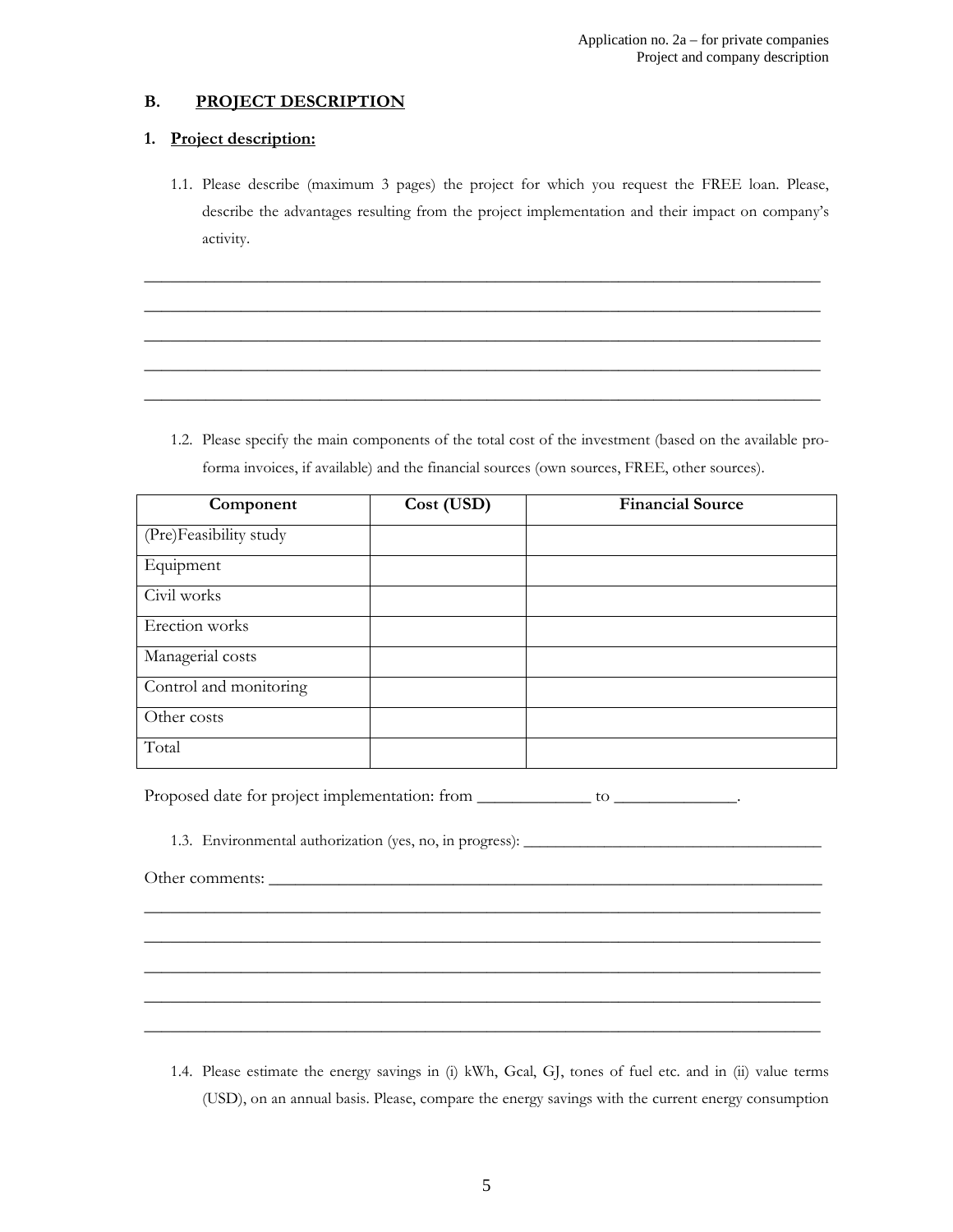and energy costs, production and operational costs. Specify the estimation range regarding the energy savings and prices.

\_\_\_\_\_\_\_\_\_\_\_\_\_\_\_\_\_\_\_\_\_\_\_\_\_\_\_\_\_\_\_\_\_\_\_\_\_\_\_\_\_\_\_\_\_\_\_\_\_\_\_\_\_\_\_\_\_\_\_\_\_\_\_\_\_\_\_\_\_\_\_\_\_\_\_\_\_ \_\_\_\_\_\_\_\_\_\_\_\_\_\_\_\_\_\_\_\_\_\_\_\_\_\_\_\_\_\_\_\_\_\_\_\_\_\_\_\_\_\_\_\_\_\_\_\_\_\_\_\_\_\_\_\_\_\_\_\_\_\_\_\_\_\_\_\_\_\_\_\_\_\_\_\_\_ \_\_\_\_\_\_\_\_\_\_\_\_\_\_\_\_\_\_\_\_\_\_\_\_\_\_\_\_\_\_\_\_\_\_\_\_\_\_\_\_\_\_\_\_\_\_\_\_\_\_\_\_\_\_\_\_\_\_\_\_\_\_\_\_\_\_\_\_\_\_\_\_\_\_\_\_\_ \_\_\_\_\_\_\_\_\_\_\_\_\_\_\_\_\_\_\_\_\_\_\_\_\_\_\_\_\_\_\_\_\_\_\_\_\_\_\_\_\_\_\_\_\_\_\_\_\_\_\_\_\_\_\_\_\_\_\_\_\_\_\_\_\_\_\_\_\_\_\_\_\_\_\_\_\_ \_\_\_\_\_\_\_\_\_\_\_\_\_\_\_\_\_\_\_\_\_\_\_\_\_\_\_\_\_\_\_\_\_\_\_\_\_\_\_\_\_\_\_\_\_\_\_\_\_\_\_\_\_\_\_\_\_\_\_\_\_\_\_\_\_\_\_\_\_\_\_\_\_\_\_\_\_

- 1.5. What is the simple payback period (years/months) considering all the estimated savings?
- 1.6. Are there any technical and/or (pre)feasibility studies? If yes, please attach them. If no, what is the basis of the above-mentioned declaration regarding energy savings, etc.?

\_\_\_\_\_\_\_\_\_\_\_\_\_\_\_\_\_\_\_\_\_\_\_\_\_\_\_\_\_\_\_\_\_\_\_\_\_\_\_\_\_\_\_\_\_\_\_\_\_\_\_\_\_\_\_\_\_\_\_\_\_\_\_\_\_\_\_\_\_\_\_\_\_\_\_\_\_

\_\_\_\_\_\_\_\_\_\_\_\_\_\_\_\_\_\_\_\_\_\_\_\_\_\_\_\_\_\_\_\_\_\_\_\_\_\_\_\_\_\_\_\_\_\_\_\_\_\_\_\_\_\_\_\_\_\_\_\_\_\_\_\_\_\_\_\_\_\_\_\_\_\_\_\_\_ \_\_\_\_\_\_\_\_\_\_\_\_\_\_\_\_\_\_\_\_\_\_\_\_\_\_\_\_\_\_\_\_\_\_\_\_\_\_\_\_\_\_\_\_\_\_\_\_\_\_\_\_\_\_\_\_\_\_\_\_\_\_\_\_\_\_\_\_\_\_\_\_\_\_\_\_\_ \_\_\_\_\_\_\_\_\_\_\_\_\_\_\_\_\_\_\_\_\_\_\_\_\_\_\_\_\_\_\_\_\_\_\_\_\_\_\_\_\_\_\_\_\_\_\_\_\_\_\_\_\_\_\_\_\_\_\_\_\_\_\_\_\_\_\_\_\_\_\_\_\_\_\_\_\_ \_\_\_\_\_\_\_\_\_\_\_\_\_\_\_\_\_\_\_\_\_\_\_\_\_\_\_\_\_\_\_\_\_\_\_\_\_\_\_\_\_\_\_\_\_\_\_\_\_\_\_\_\_\_\_\_\_\_\_\_\_\_\_\_\_\_\_\_\_\_\_\_\_\_\_\_\_ \_\_\_\_\_\_\_\_\_\_\_\_\_\_\_\_\_\_\_\_\_\_\_\_\_\_\_\_\_\_\_\_\_\_\_\_\_\_\_\_\_\_\_\_\_\_\_\_\_\_\_\_\_\_\_\_\_\_\_\_\_\_\_\_\_\_\_\_\_\_\_\_\_\_\_\_\_

#### 2. Other remarks:

Please mention any other aspects concerning the project which you are considering as being important and which has not been mentioned above.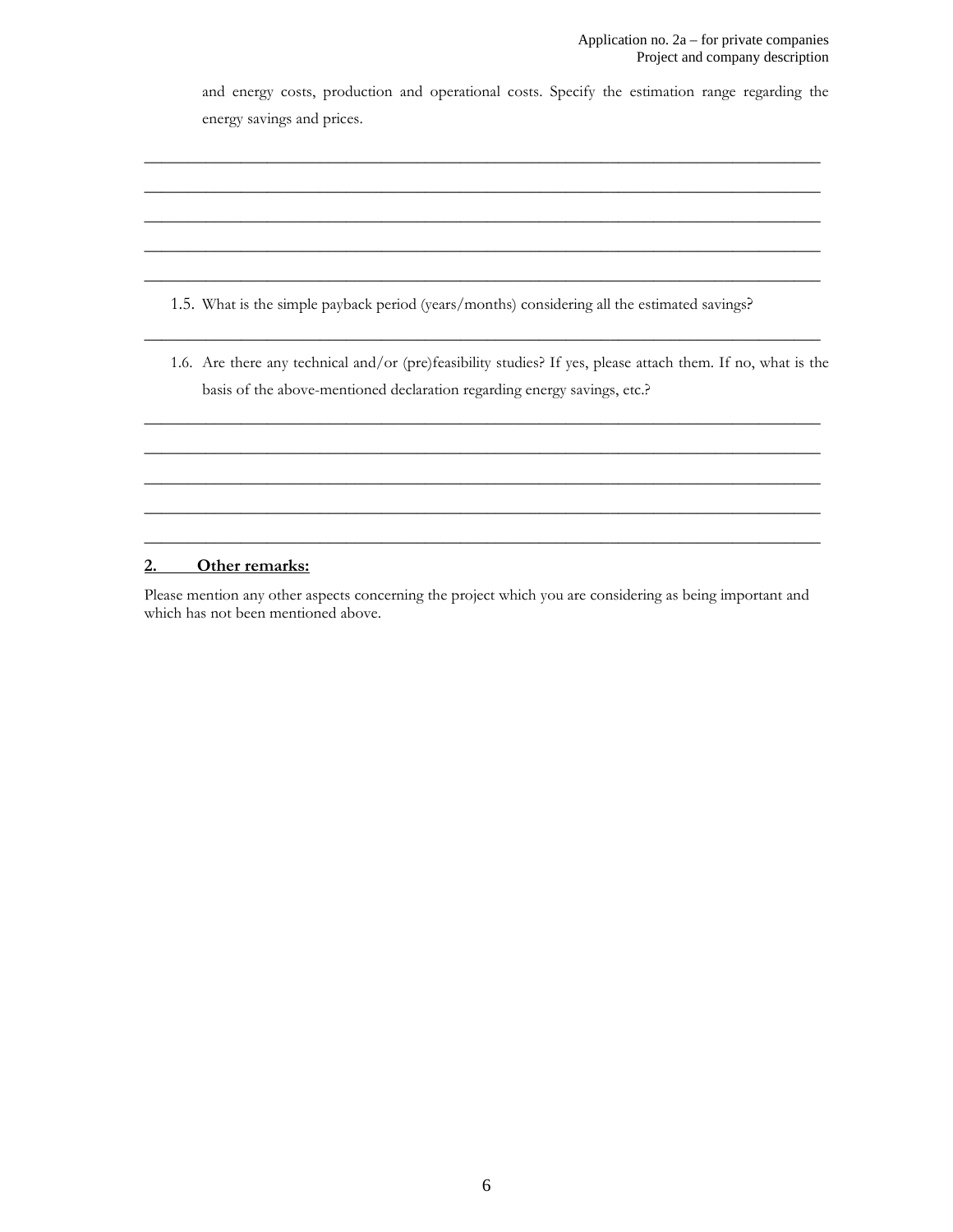### C. FINANCING STRUCTURE & GUARANTEES

#### 1. Financing structure

Total value of the project is in USD \_\_\_\_\_\_\_\_\_\_\_\_\_\_\_, without VAT, of which:

- I. Loan FREE USD \_\_\_\_\_\_\_\_\_\_\_\_\_\_\_;
- II. Own contribution
	- In cash USD is
	- In kind USD\_\_\_\_\_\_\_\_\_\_\_\_\_\_\_ (please list the components of the in kind contribution).
- III. Financing obtained from other institutions (please list the name of each financing institution and the amount in USD):

\_\_\_\_\_\_\_\_\_\_\_\_\_\_\_\_\_\_\_\_\_\_\_\_\_\_\_\_\_\_\_\_\_\_\_\_\_\_\_\_\_\_\_\_\_\_\_\_\_\_\_\_\_\_\_\_\_\_\_\_\_\_\_\_\_\_\_\_\_\_\_\_\_\_\_\_\_ \_\_\_\_\_\_\_\_\_\_\_\_\_\_\_\_\_\_\_\_\_\_\_\_\_\_\_\_\_\_\_\_\_\_\_\_\_\_\_\_\_\_\_\_\_\_\_\_\_\_\_\_\_\_\_\_\_\_\_\_\_\_\_\_\_\_\_\_\_\_\_\_\_\_\_\_\_ \_\_\_\_\_\_\_\_\_\_\_\_\_\_\_\_\_\_\_\_\_\_\_\_\_\_\_\_\_\_\_\_\_\_\_\_\_\_\_\_\_\_\_\_\_\_\_\_\_\_\_\_\_\_\_\_\_\_\_\_\_\_\_\_\_\_\_\_\_\_\_\_\_\_\_\_\_ \_\_\_\_\_\_\_\_\_\_\_\_\_\_\_\_\_\_\_\_\_\_\_\_\_\_\_\_\_\_\_\_\_\_\_\_\_\_\_\_\_\_\_\_\_\_\_\_\_\_\_\_\_\_\_\_\_\_\_\_\_\_\_\_\_\_\_\_\_\_\_\_\_\_\_\_\_

IV. Other sources USD \_\_\_\_\_\_\_\_\_\_\_\_\_\_.

#### 2. Collateral

#### 2.1 If the loan is guaranteed with a mortgage on a land or/and building:

- I. Textual description, maps and photos of the guarantee proposed
- II. Copy of ownership document (sell/purchase contract etc.)
- III. Estimated value (ANEVAR report, if available) and/or accounting value.

#### 2.2 If the loan is guaranteed with a pledge:

- I. Textual description, maps and photos of guarantee proposed
- II. Copy of ownership document (sell/purchase contract etc.)
- III. Estimated value (ANEVAR report, if available) and/or accounting value.
- 2.3 If the loan is guaranteed with assignment of receivables:

Copy of the contract from which can be identified the nature, the value and the maturity of receivables.

2.4 Other guarantee proposed - please provide a minimum level of details.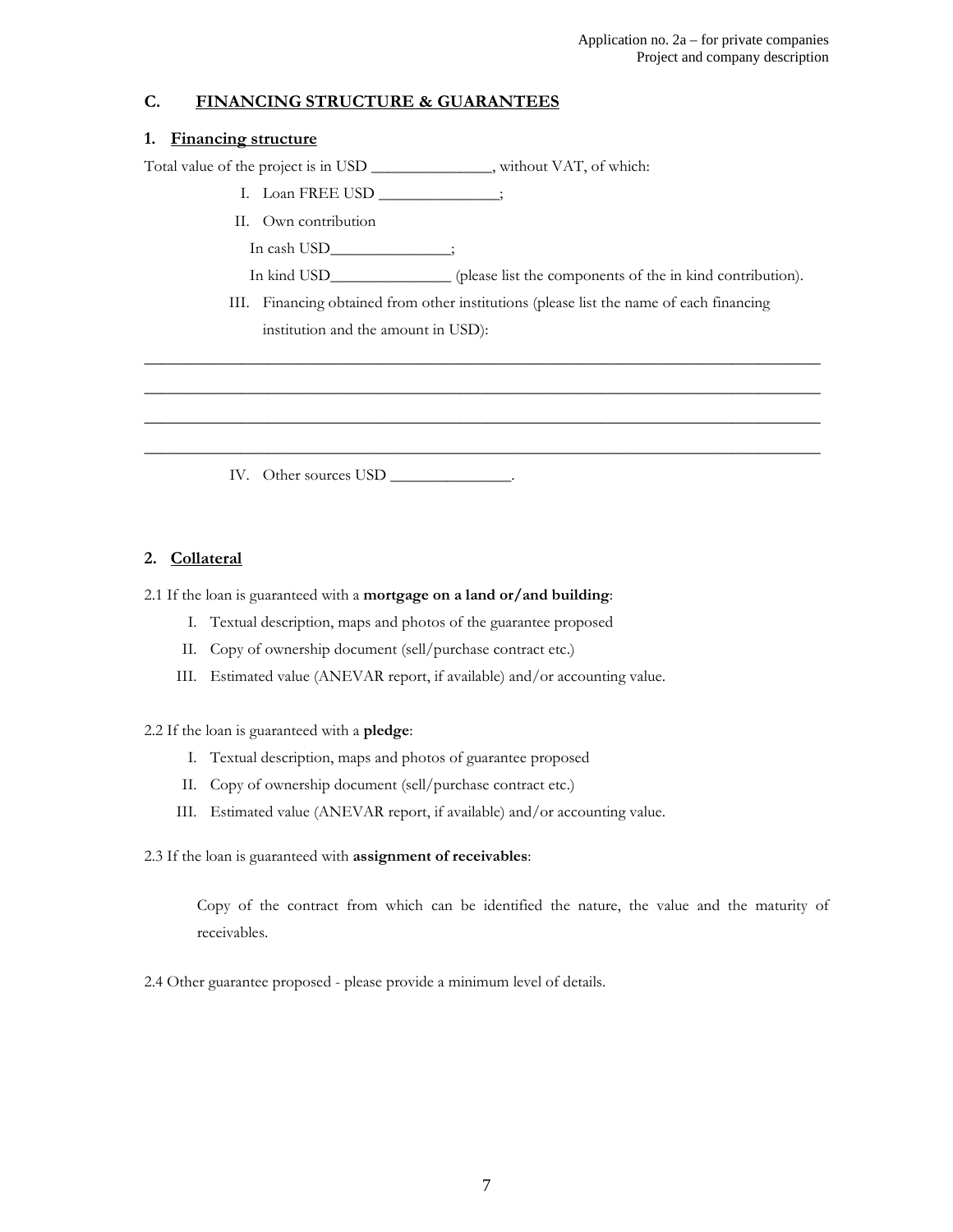# LIST OF DOCUMENTS<sup>1</sup>

(to be attached to the Application Form 2a)

| No.            | Document              | Remarks                                                                 |
|----------------|-----------------------|-------------------------------------------------------------------------|
| $\mathbf{1}$   | Registration          | Copy                                                                    |
|                | Certificate -         |                                                                         |
|                | Commercial Registry   |                                                                         |
| $\mathbf{2}$   | Constitutive Act      | Copy                                                                    |
|                | with all changes      |                                                                         |
| $\mathfrak{Z}$ | Certificate issued by | Minimum content: Identification information (company name, number       |
|                | the Registry of       | of order from Commercial Registry, Unique Registration Code),           |
|                | Commerce              | Headquarter validity, Social/share capital, Shareholders structure,     |
|                |                       | Administrators (Board of Administration/Directors), Censors and/or      |
|                |                       | Auditors                                                                |
| $\overline{4}$ | Financial statements  | Last two years: Balance Sheet and Profit and Loss Account, including    |
|                |                       | annexes. Administrators report. Censors and/or auditors report, Trial   |
|                |                       | balance.                                                                |
|                |                       | Half year results: Balance Sheet and Profit and Loss Account,           |
|                |                       | including annexes. Administrators report. Censors and/or auditors       |
|                |                       | report. Trial balance.                                                  |
|                |                       | Last month: Trial balance.                                              |
| 5              | <b>Business Plan</b>  | If available.                                                           |
| 6              | Opportunity studies,  | See the note below.                                                     |
|                | (pre)feasibility      | The studies need to demonstrate the necessity of the project, technical |
|                | studies or similar    | solution, estimated savings and other advantages.                       |
|                | studies               |                                                                         |
| 7              | Energy audit          | If available.                                                           |
| 8              | Statement             | Statement of the management regarding the involvement/ non-             |
|                |                       | involvement of the company and of the management in lawsuits.           |
| 9              | Permits               | Copy of Permits if required by the law                                  |
| 10             | Procurement           | Bidding organization, Call for offers, Offers, Winner selection         |

Note: If there are no such studies, please provide minimum information regarding: energy suppliers, technological risks, existence of natural sources of combustible (if available), commercial agreements, if exist, for procurement of energy, the area of implementation of the necessary technology.

 1 These documents will be attached to the Application Form 2a.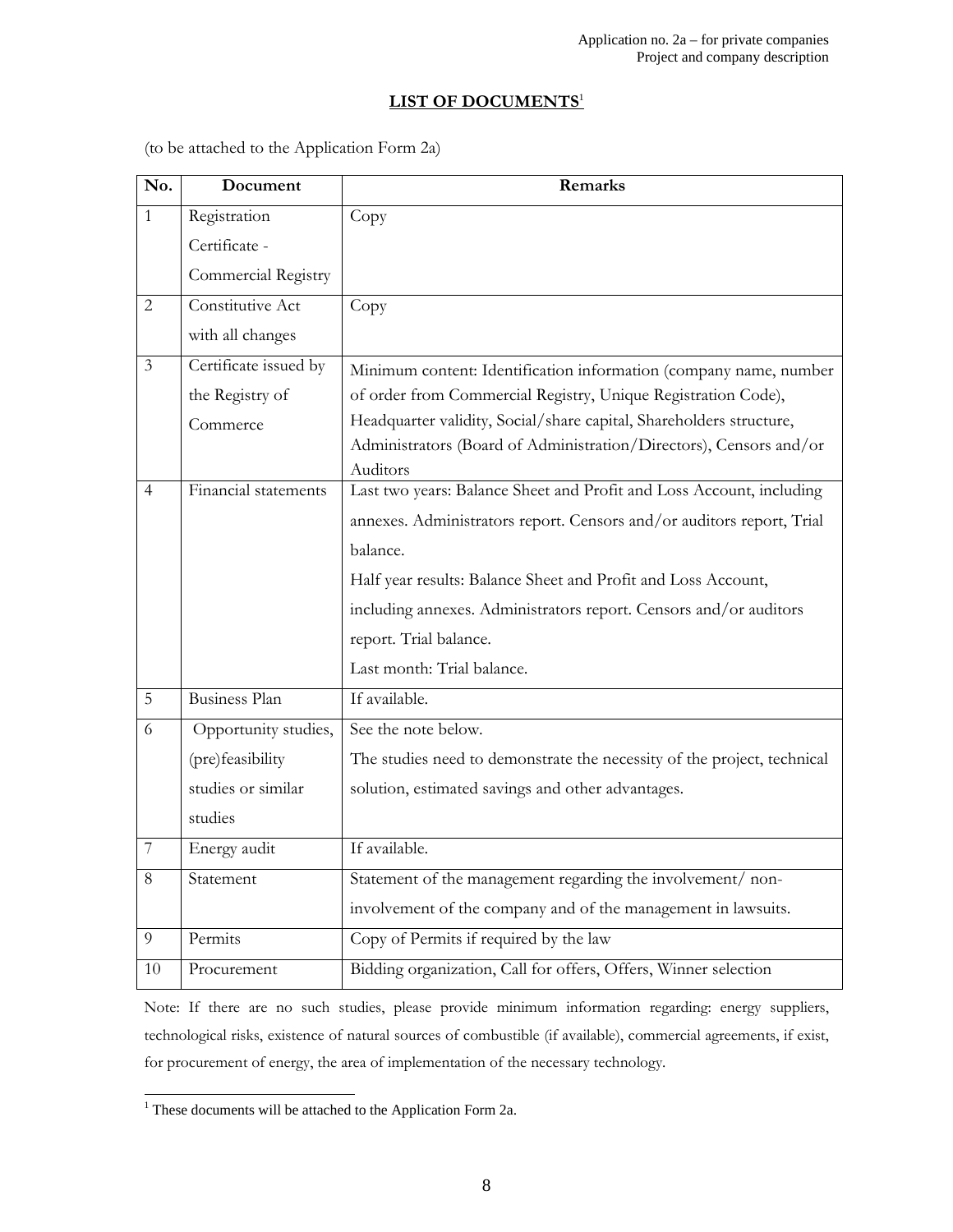#### FREE – USE OF FUNDS<sup>2</sup>

According to FREE's investment policy, the funds are to be utilized for financing:

- − Purchasing, proper installation and commissioning of the equipment, machinery and other tools for energy efficiency investments. Main energy efficiency equipments are considered the following: burners and boilers, variable speed drives, condensers for condensers for power factor improvement, compressors, controls and steam traps, etc. It is acknowledged that the above listing should be used as indicative and far from being exhaustive;
- − Technical assistance and advice for proper installment of the above mentioned purchased equipment;
- − Know-how procurement (advanced technologies, etc);
- − Training of staff in using properly the equipment and new technologies;
- − Equipment Leasing;
- Transportation and logistic support;
- − Rehabilitation of the buildings for developing those activities;
- Rehabilitation of other used facilities.

In respect of its investment policy FREE funds cannot be used to finance:

- − Rental for buildings and equipment;
- − Purchase of land and buildings for production and administrative offices;
- − Purchase of transportation means which are not directly linked with the technological production flow;
- − Salaries for own staff of the borrower;
- − Raw materials (fuels, etc.); and
- Investment in Prohibited Activities (see next page).

 $\overline{a}$ 

<sup>&</sup>lt;sup>2</sup> According to FREE's Operational Manual.